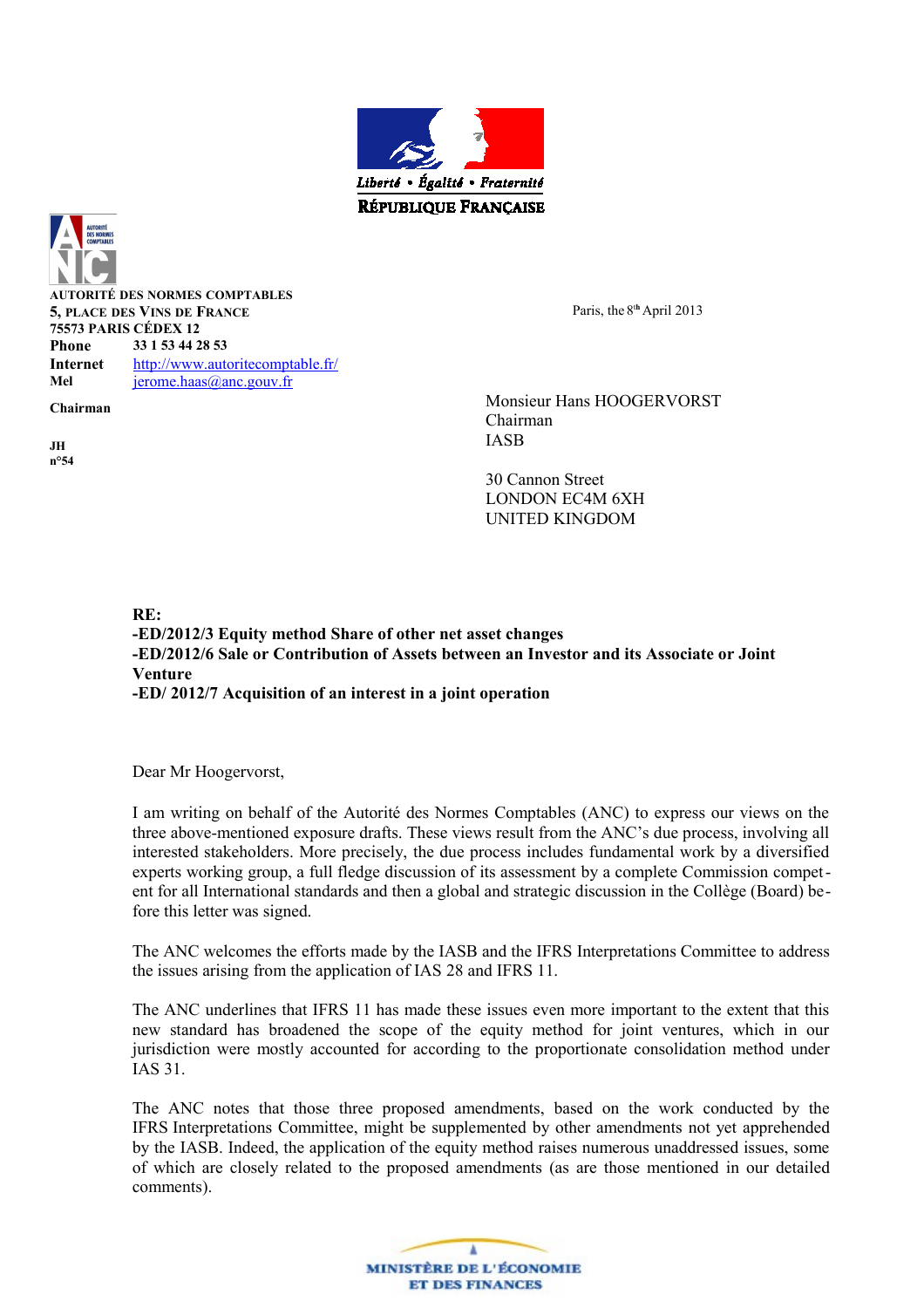In order to address all these issues in a consistent way, the ANC considers it necessary to launch a global debate on the meaning and objective of the equity method, with a comprehensive discussion about the conceptual issues underlying this method within the financial statements of the reporting entity.

Instead of performing this comprehensive debate, the Board proposes several narrow scope amendments on limited and specific issues.

The ANC underlines that the proposed limited amendments touch upon a number of fundamental concepts underlying the accounting for investments in associates, joint ventures and joint operations. Without a clear definition of the conceptual basis for equity accounting, the ANC is of the view that it is difficult to assess the consistency of these amendments between them and with other existing IFRS and it is difficult to identify a guideline that would solve all the other cross-cutting issues not addressed at this stage.

Therefore, we deem it necessary to establish an inventory of all the difficulties in applying IFRS 11 and IAS 28, including changes on interest in an associate, joint venture or joint operation, in order to identify all matters not covered by the existing IFRS and in order to develop a consistent set of principles in their entirety.

In the research setting such principles, the IASB should consider the following issues:

- − Should the equity method be considered as a one-line consolidation or as a valuation method of the investment?
- − What are the objectives of the equity method within the reporting entity?
- − What is the relevant measure of the performance of the investee accounted for using the equity method in the consolidated financial statements?

At last, as explained in our comment letter relating to ED 2012/2 : Annual improvements, the ANC considers that the IASB should address any issue related to IFRS 3, within the planned postimplementation review of the standard rather than within a series of separate standard-setting initiatives (in particular : proposed amendments to IFRS 11 *Acquisition of an interest in a joint operation*, and proposed amendments to IFRS 10 and IAS 28 *Sales or contributions of assets between an investor and its associate/joint venture*), which does not enable a global vision of the issues at stake.

Our detailed comments on the three above-mentioned exposure drafts are set out in the Appendix I to this letter. However, we would like to draw your attention to the following concerns:

#### **ED 2012-3:**

The ANC considers that the IASB should not deal with this issue as a matter of emergency to the extent that:

- the proposed amendment results in developing a unique solution for all types of other net assets changes that are in substance different;the discussions held in the course of our due process highlight that views diverge on how best to reflect the substance of each transaction within the financial statements of the investor:
- the objective pursued by the IASB was to resolve diversity in practice and we do not observe such divergence of practice in France;
- the systematic solution proposed by the IASB may only be temporary given the inconsistencies raised by this solution and the need for a thorough debate about the conceptual issues relating to the equity method;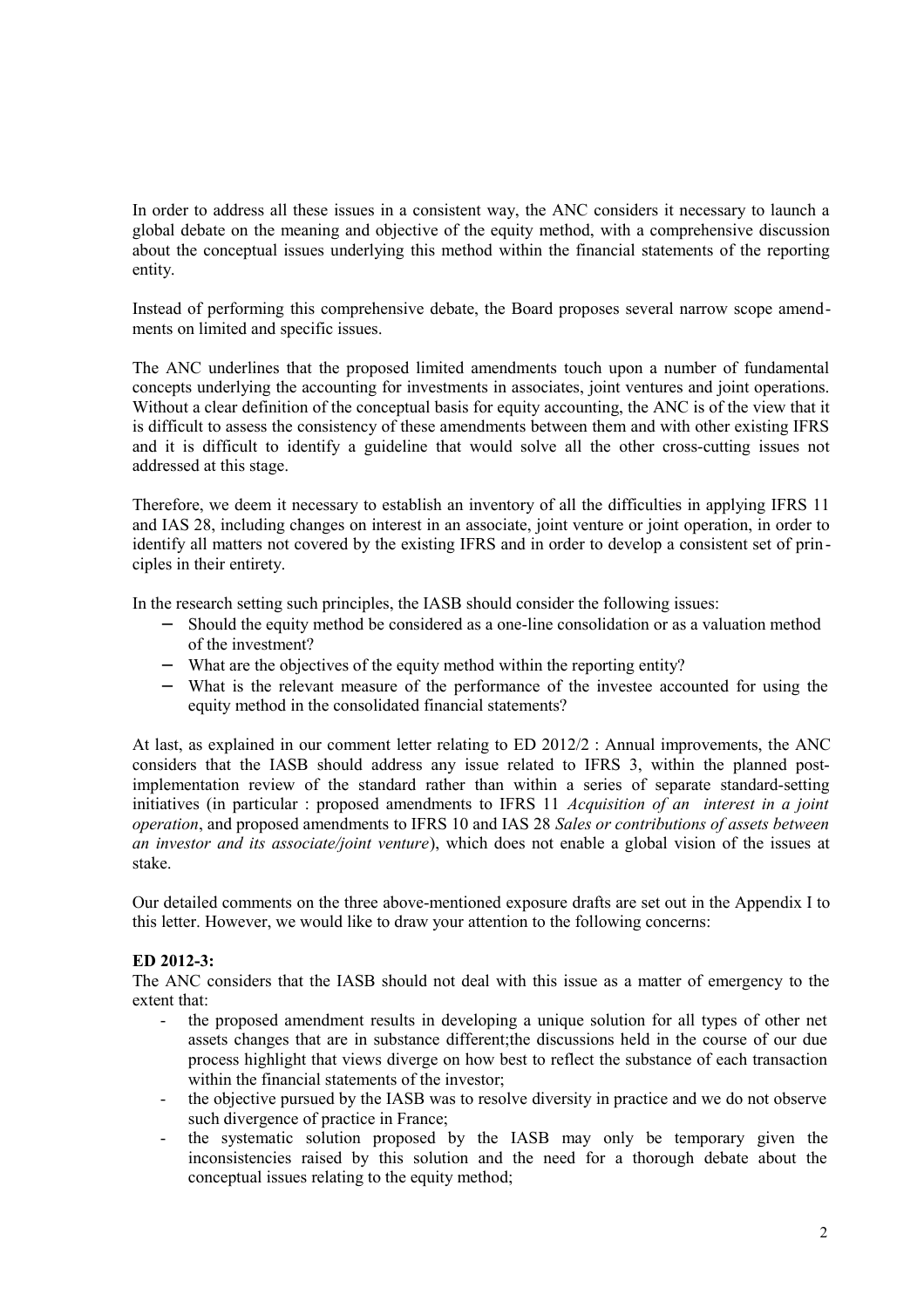- in a large number of cases, the solution proposed by the IASB would require companies to change their method of accounting for dilutions; we question the relevance of such change in so far as this temporary solution might be challenged when the ongoing discussions on performance and reflections which seem necessary on the equity method are finalised.

For all these reasons, the ANC is not in favour of the proposed amendment as currently drafted by the IASB.

#### **ED 2012-6 and ED 2012-7:**

The proposed amendments introduce another boundary depending on whether the transactions involve assets constituting a business or not. The definition of a business is not always straightforward to apply as evidenced by the ongoing work of the IFRS IC on this issue. The ANC is concerned that resolving divergence of practice by moving to another source of diversity in practice is not a suitable approach.

We hope you find these comments useful and would be pleased to provide any further information you might require.

Yours sincerely,

 $\sqrt{\frac{1}{2}}$ 

Jérôme HAAS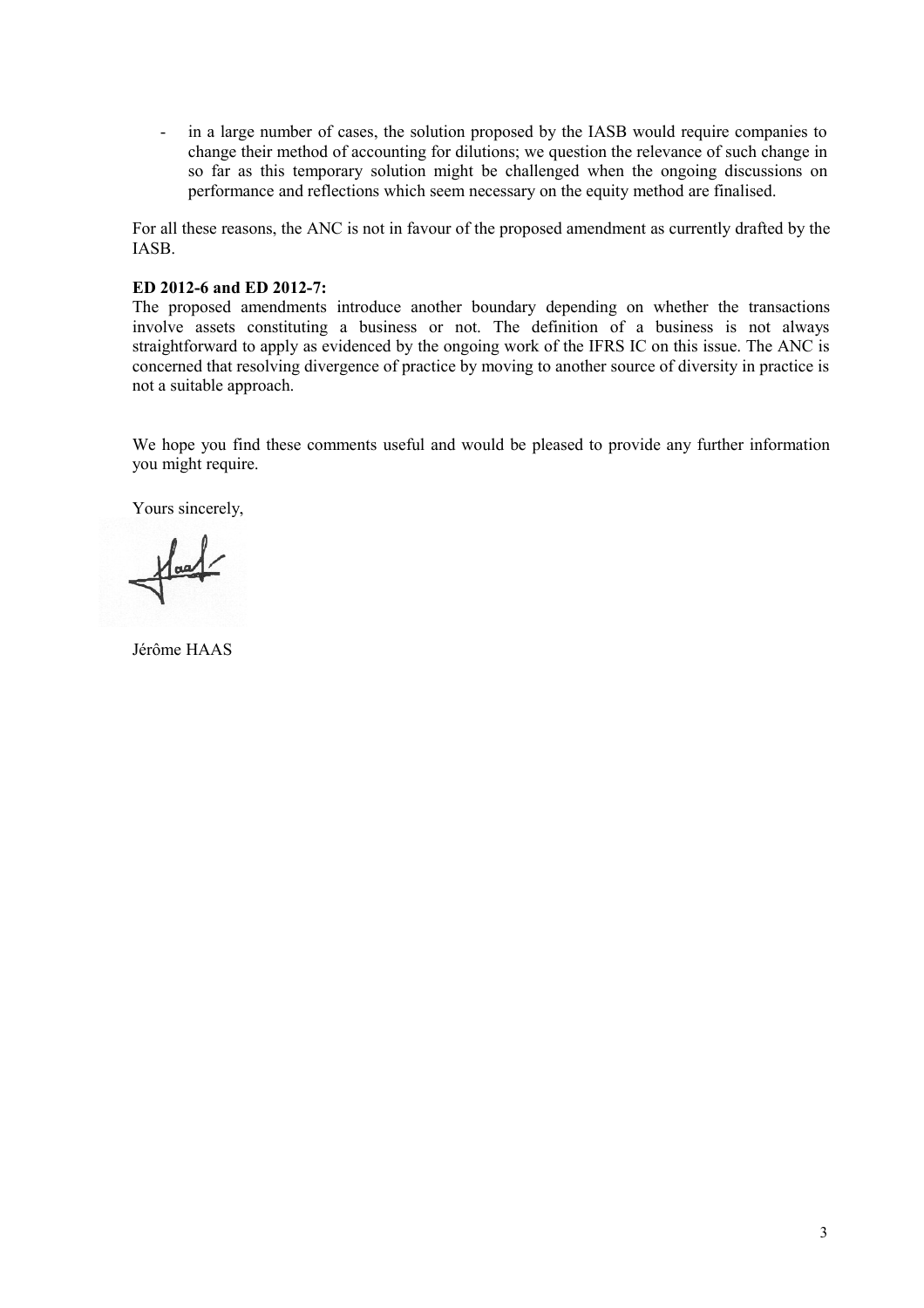# **Appendix I.1 - ED/2012/3 Equity method Share of other net asset changes**

# **Question 1**

*The IASB proposes to amend IAS 28 so that an investor should recognise in the investor's equity its share of the changes in the assets of the investee that are not recognised in profit or loss or OCI of the investee, and that are not distributions received. Do you agree? Why or Why not?*

1. The ANC appreciates the efforts made by the IASB and the IFRS IC to address the lack of clarity provided by IAS 28 which does not specify how an investor should account for its share of other net asset changes of its investee that are neither profit or loss, nor other comprehensive income of the investee or distributions received, to the extent that § 10 of IAS 28 is silent on the treatment to be made in such cases.

2. However, the ANC disagrees with the observation made by the IASB in § BC8 of the ED which states that the proposed solution leads to return to the previous requirement of IAS 28 pre 2007:

- The ANC is of the view that the IASB has not demonstrated that the previous wording of IAS 28 implied to account all the other changes of net assets of the investee in the investor's equity. The ANC underlines that all of the examples of "*changes in the investors's proportionate interest in the investee arising from changes in the investee's that have not been recognised in the investee's profit or loss*", provided in § 11 of IAS 28 pre-2007 only reflected changes in the investee's other comprehensive income.
- The ANC points out that in July 2009, the IFRIC noted that there was no specific guidance on the recognition of a gain or loss resulting from a reduction in the investor's ownership interest following the issue of shares by the associate. Therefore, when the IFRIC considered the question in 2009, it has neither considered that such a transaction should be recognised in the investor's equity, nor brought out that the 2009 Wording for rejection was challenging previous practices.

3. The ANC stresses that "other changes in net assets" of the investee that might occur in practice may result from different situations:

- First category: changes in the share capital of the investee (investee's capital increase not subscribed by the investor, acquisition of treasury shares by the investee from third parties or sale of treasury shares to third parties): in such cases the dilutive or anti-dilutive impacts in terms of ownership are immediate and definitive;
- Second category: changes in other components of the investee's equity (share-based payment transactions, transaction involving call options over the own shares of the investee): in such cases the potential dilutive impact of the transaction in terms of ownership is deferred until such instruments are exercised;
- Third category: other transactions of the investee with parties other than the investor, for example when the investee enters into transactions with its own non-controlling interests. These transactions would never lead to change in ownership interest of the investor.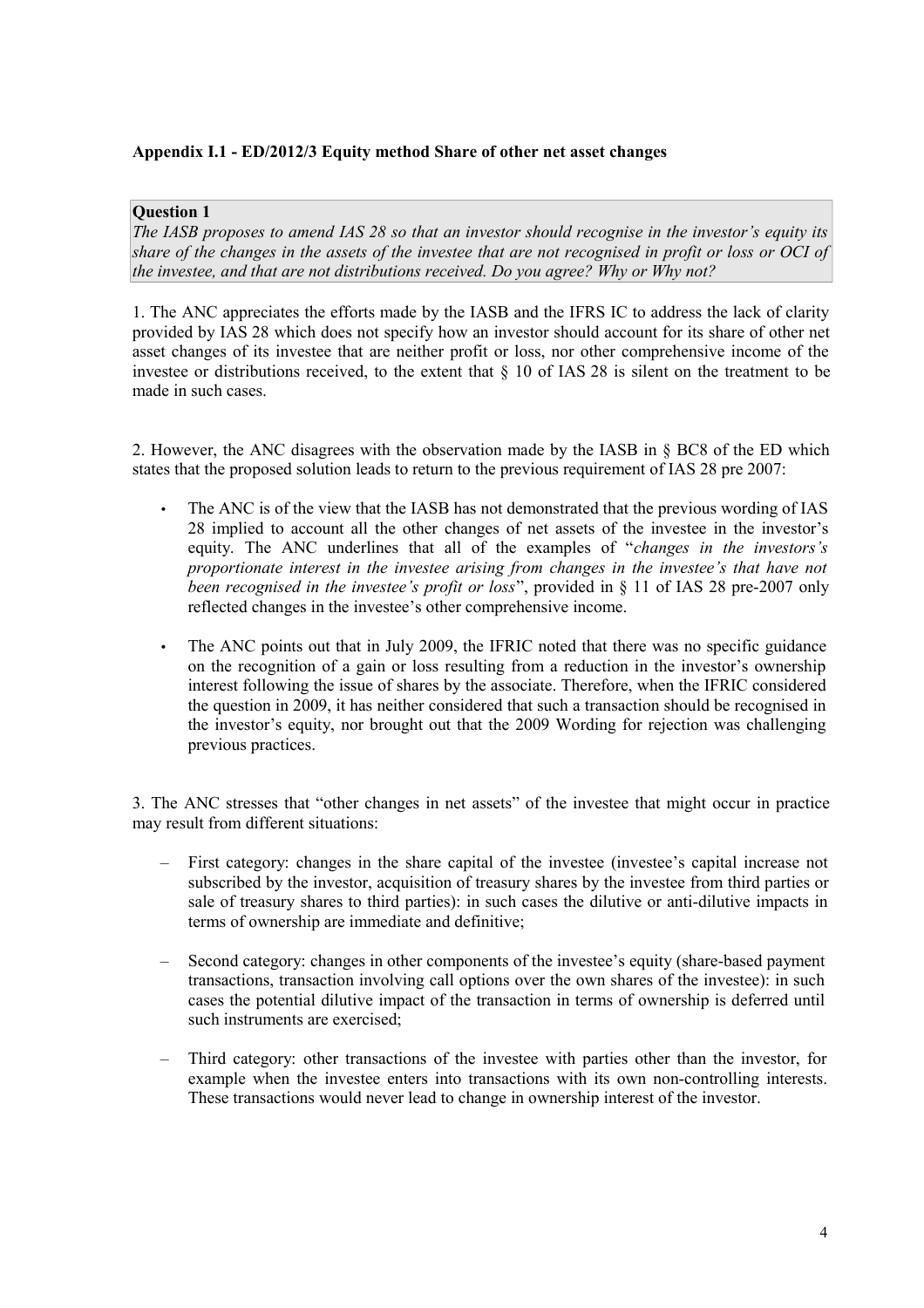Regarding the first category, in France, we do not observe divergence of practices. When an investor's ownership interest in the associate is reduced, the dilutive impact of the change is recognised as deemed disposal in profit and loss of the investor. This practice is in line with the practices documented in the IFRS manuals published by various audit firms.

Nevertheless, the ANC recognises that for certain situations within the second and third category different accounting practices might have been developed, creating diversity in practice.

The ANC is not convinced that all of these situations must be accounted for in the same way in the financial statements of the investor. The discussions held in the course of our due process highlight that views diverge on how best to reflect the substance of each transaction in all three categories implying other net asset changes.

4. Besides, the ANC is concerned that the proposed amendment will generate other inconsistencies within the provisions of IAS 28:

- IAS 28 § 25 indicates that: "*If an entity's ownership interest in an associate or a joint venture is reduced, but the entity continues to apply the equity method, the entity shall reclassify to profit or loss the proportion of the gain or loss that had previously been recognised in other comprehensive income relating to that reduction in ownership interest if that gain or loss would be required to be reclassified to profit or loss on the disposal of the related assets or liabilities.*"
- the ANC wonders about the relevance of recycling proportional impacts of the transaction from other comprehensive income to profit and loss when such a transaction has to be overall recognised as an equity transaction. (Please refer to issues developed for question 2 in § 7)

5. In addition, the ANC considers that the proposed amendment will generate other inconsistencies with others IFRSs. In particular, the ANC stresses that the proposed accounting is to recognise in equity the impact of transactions between the investee (associate or joint venture) and third parties whereas:

- IAS 1.106 (d) indicates that changes in equity only include changes resulting from profit or loss, other comprehensive income and transaction with owners in their capacity as owners, and
- transactions with associates or joint ventures are not considered as transactions with owners (as IFRS 10 appendix A considers that associates and joint ventures are excluded from the group which is defined as a parent and its subsidiaries).

6. Therefore the ANC considers that the IASB should not deal with this issue as a matter of emergency to the extent that:

- the systematic solution proposed by the IASB may only be temporary given the inconsistencies raised by this solution and the need for a thorough debate about the conceptual issues relating to the equity method;
- in a large number of cases, the solution proposed by the IASB would require companies to change their method of accounting for dilutions; we question the relevance of such a change in so far as this temporary solution might be challenged when the ongoing discussions on performance and reflections which seem necessary on the equity method are finalised.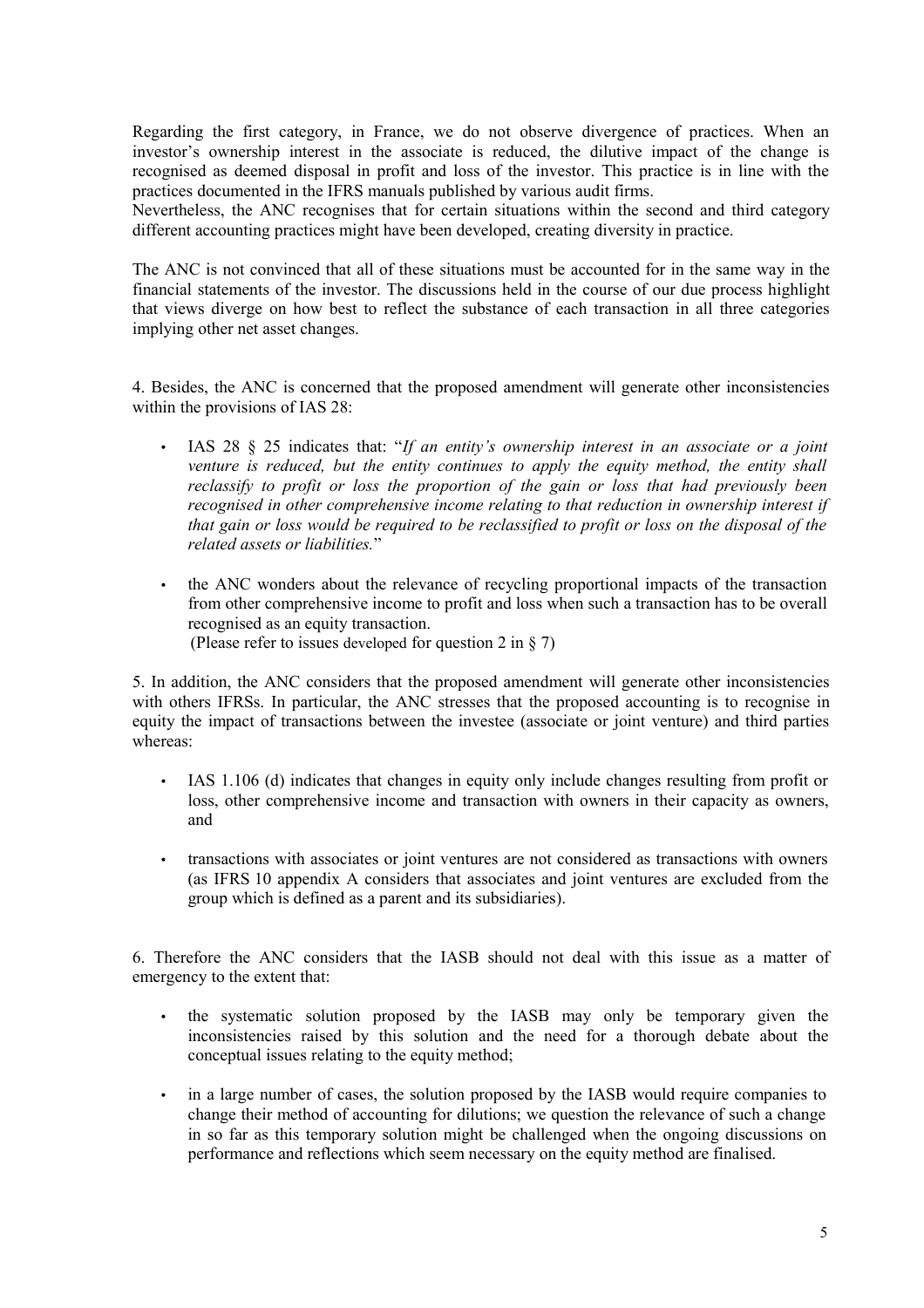# **Question 2**

•

*The IASB also proposes that an investor shall reclassify to profit or loss the cumulative amount of equity that the investor had previously recognised when the investor discontinues the use of the equity method. Do you agree? Why or why not?*

7. As mentioned in our response to question 1, the ANC considers that there is no urgency to adopt this short term temporary solution that may be challenged later and the ANC does not support the ED on recognising all other net asset changes in equity. If the Board retains its plan to recognise other net asset changes in the investor's equity, the ANC would not support the recycling from equity to profit and loss.

8. The Board does not provide any conceptual basis for creating a new category of equity that would be recycled to profit and loss.

- In BC 10 the Board explains that "*The IASB thinks that the cumulative amount of equity that the investor had previously recognised should move to retained earnings if the investor loses significant influence over the investee and discontinues the use of the equity method*." But BC 10 does not explain why the IASB thinks that.
- The ANC underlines that this type of recycling from equity to profit and loss has not been introduced before in any IFRS since so far only items of other comprehensive income have been recycled to profit or loss.
- The ANC is concerned that the proposal will introduce a new category of equity without any preliminary conceptual bases.
- The approach proposed by the IASB would present certain transactions between an investee and third parties as if they were transactions with the investor's owners; such transactions would be accounted for in the same way as transactions with owners of a subsidiary. The ANC underlines that no recycling is required in respect of similar transactions with non controlling interest when a parent loses control of a subsidiary. Therefore, the ANC considers that the recycling proposal is inconsistent with the approach which considers that other net asset changes of the investee should be accounted for in the investor's equity.
	- (Please refer to issues developed in § 4 and 5)

9. When thinking of the diverse situations creating other net asset changes of the investee, the ANC wonders about the relevance of recycling in a systematic way, amounts previously recognised in equity.

Assume that the investee is a holding company that owns several subsidiaries. When the investee sells to non-controlling shareholders an interest in a subsidiary without losing control over this subsidiary, the investee has to account for an "other net asset change" being the difference between the price paid by the new shareholders and the book value of the net assets transferred to non-controlling interests. In that case the other net asset change accounted for by the investee could be considered as being part of the performance of the investee (as a holding company), and the ANC considers that recycling is relevant, even though we could question whether this P&L impact should not be recorded at transaction date rather than at the date when the investor discontinues the use of the equity method.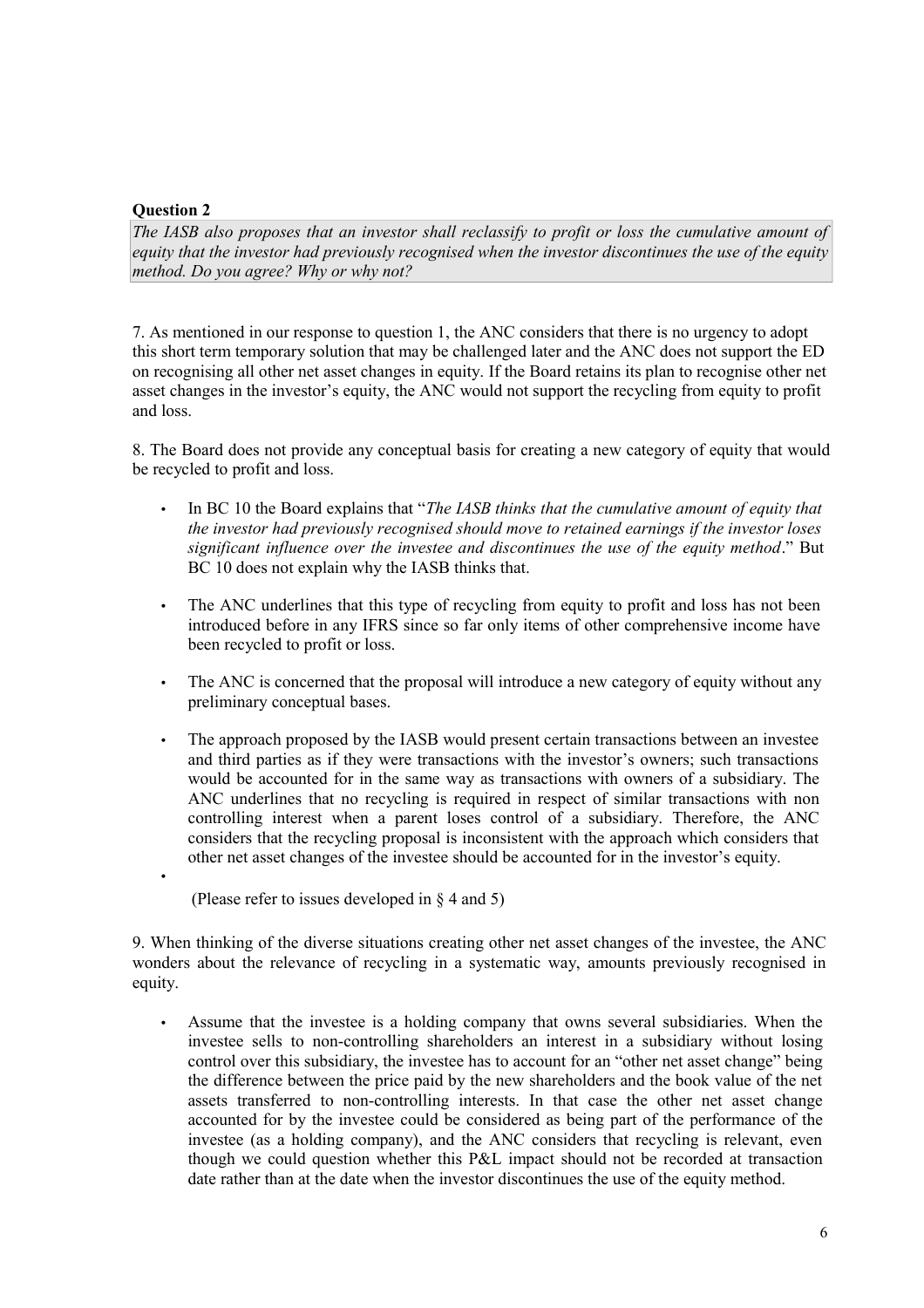• On the contrary, when the investee buys non-controlling interests from non-controlling shareholders, the "other net asset change" that has to be accounted for by the investee is not part of its performance, but represents the effect of an additional investment in the subsidiary. In that case the ANC questions the relevance of any P&L impact when the investor discontinues the use of the equity method.

# **Question 3**

•

*Do you have any other comments on the proposals?*

9. The ANC disagrees with the transition proposals and considers that such amendment should be applied prospectively.

10. The ANC notes that the IFRS IC tentatively decided in March 2012 that "*where an investor's percentage of ownership interest in the investee increases, the impact of the change should be accounted for as an incremental purchase*". Even if this tentative decision has not been followed by the IASB, the ANC underlines that IAS 28 is silent on the accounting for any subsequent increase in ownership interest in the same associate or joint venture while maintaining significant influence or joint control. Thus this issue should also be addressed by the IASB.

11. The ANC encourages the IASB to relaunch the debate of the equity method of accounting with a more comprehensive discussion about the conceptual issues related to the equity method:

- What is the relevant performance of investee accounted for using the equity method in the consolidated financial statements?
- Should the equity method be considered as one-line consolidation or a basis of measurement?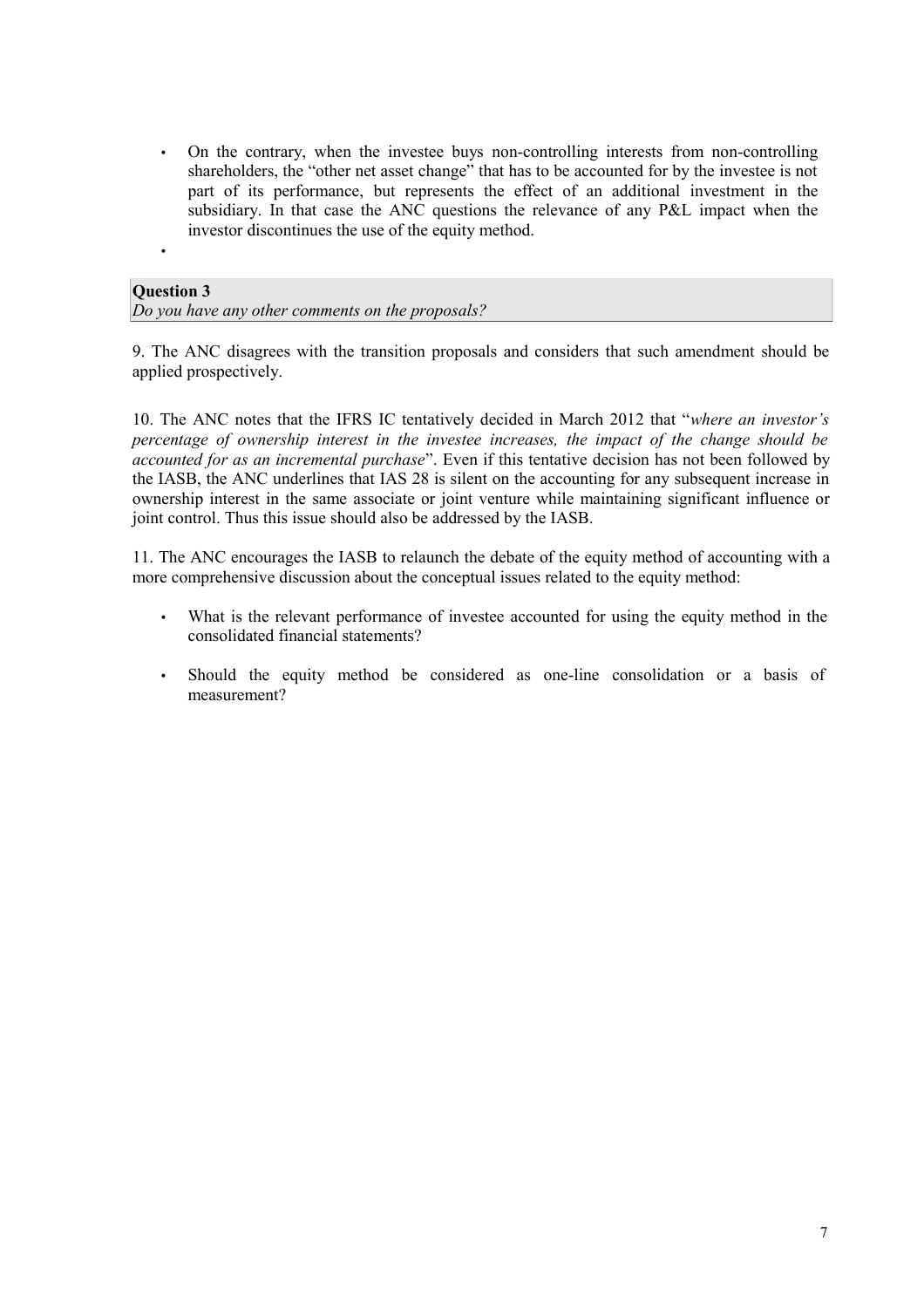# **Appendix I-2- ED/20912/6 Sale or Contribution of Assets between an Investor and its Associate or Joint Venture**

#### **Question 1: proposed amendment to IFRS10**

*The IASB proposes to amend IFRS 10 so that the gain or loss resulting from the sale or contribution of subsidiary that does not constitute a business, as defines in IFRS3, between an investor and its associate or joint venture is recognised only to the extent of the unrelated investor's interests in the associate or joint venture. The consequence is that a full gain or loss is recognised on the loss of control of a subsidiary that constitutes a business, as defines in IFRS3, including cases in which the investor retains joint control of, or significant influence over the investee. Do you agree with the amendment proposed? Why or why not? If not what alternative do you propose?*

# **Question 2: proposed amendment to IAS 28 (2011)**

*The IASB proposes to amend IAS 28 (2011) so that:*

*a) The current requirement for the partial gain or loss recognition for transactions between an investor and its associate or joint venture only apply to the gain or loss resulting from the sale or contribution of assets that do not constitute a business, as defines in IFRS3 ; and*

*b) The gain or loss resulting from the sale or contribution of assets that constitute a business, as defined in IFRS3, between an investor and its associate or joint venture is recognised in full. Do you agree with amendment proposed? Why or why not? If not, what alternative do you propose?*

1. The ANC concurs with the objective of the IASB to address the inconsistency between IFRS 10 and IAS 28 which conflict on whether a sale or contribution of assets between an investor and its associate or joint venture should be accounted for as a partial or full gain or loss in the financial statements of the investor.

2. The ANC is of the view that the proposed amendment has the merit to resolve divergence of practice in a pragmatic solution.

3. However, the ANC is concerned that moving to a distinction where the accounting rules will depend on whether the assets being sold or contributed to the investee constitute a business or not will trigger further other difficult issues as the definition of a business is not always straightforward to apply. The ANC is concerned that the outcome of the post-implementation review of IFRS 3 might identify issues that could call into question the proposal of the amendment.

4. Besides, the ANC wonders about the relevance of applying the elimination procedures required by § 28 of IAS 28 only to the extent that the assets being sold or contributed do not constitute a business. The ANC is of the view that this issue should be addressed with a more comprehensive discussion about the conceptual issues related to the equity method as already mentioned in our response to the ED 2012/3 (Please refer to issues developed in question 3 of the ED 2012/3 - § 6).

5. Moreover, the ANC notes that B34 of IFRS 11 indicates that: "*When an entity enters into a transaction with a joint operation in which it is a joint operator, such as a sale or contribution of assets, it is conducting the transaction with the other parties to the joint operation and, as such, the joint operator shall recognise gains and losses resulting from such a transaction only to the extent of the other parties' interests in the joint operation.*" As a result, the inconsistency that the board is dealing with in ED 2012/6 between IAS 28 and IFRS 10 also exists between IFRS 11 and IFRS10 and remains unaddressed. The ANC considers that the IASB should also explore this issue.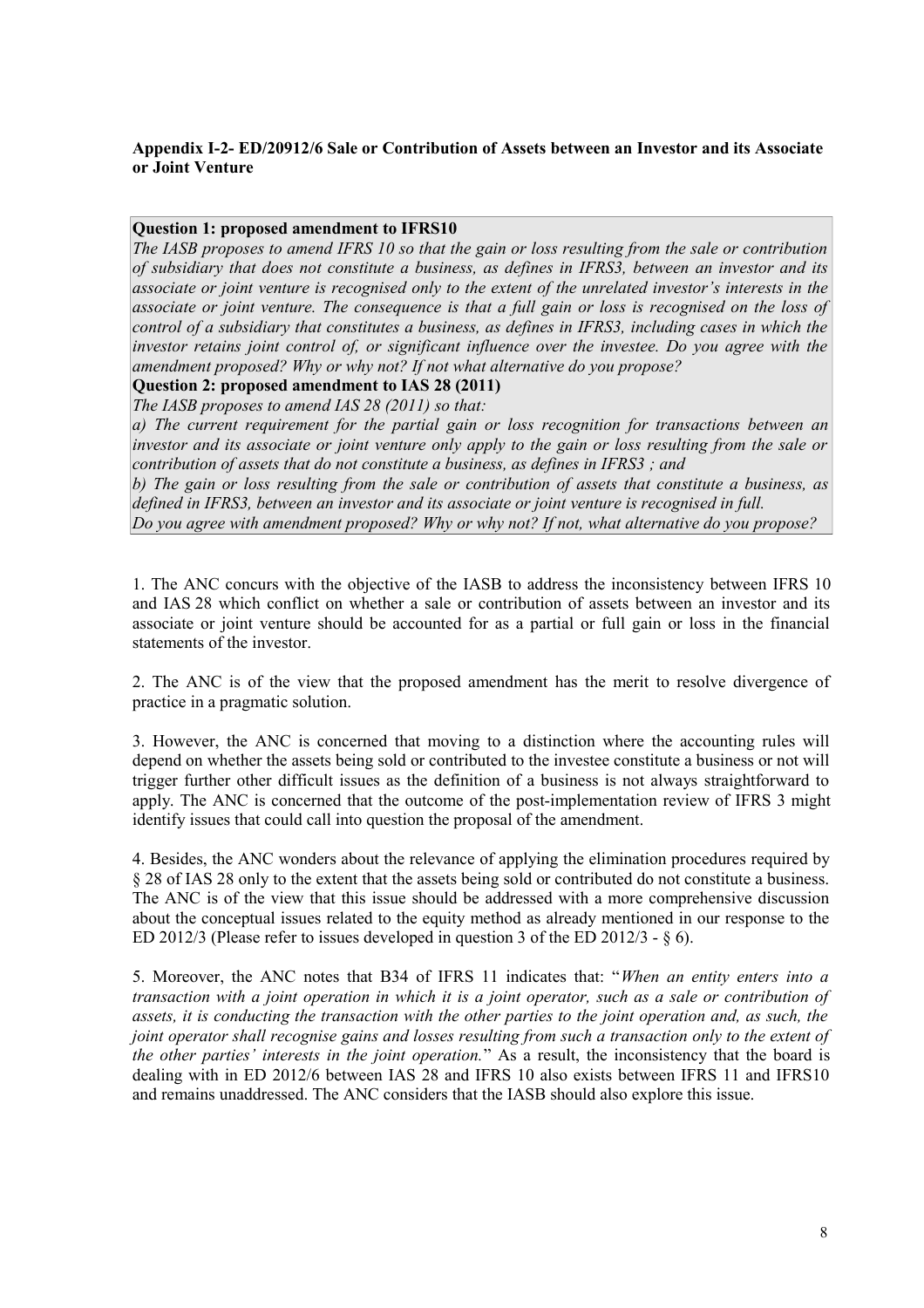# **Question 3: transition requirements**

*The IASB proposes to apply the proposed amendments to IFRS10 and IAS 28 (2011) prospectively to sales or contribution occurring in annual periods beginning on or after the date that the proposed amendments would become effective.* 

*Do you agree with the proposed transition requirements? Why or why not? If not, what alternative do you propose?*

The ANC considers that such amendment should be applied prospectively.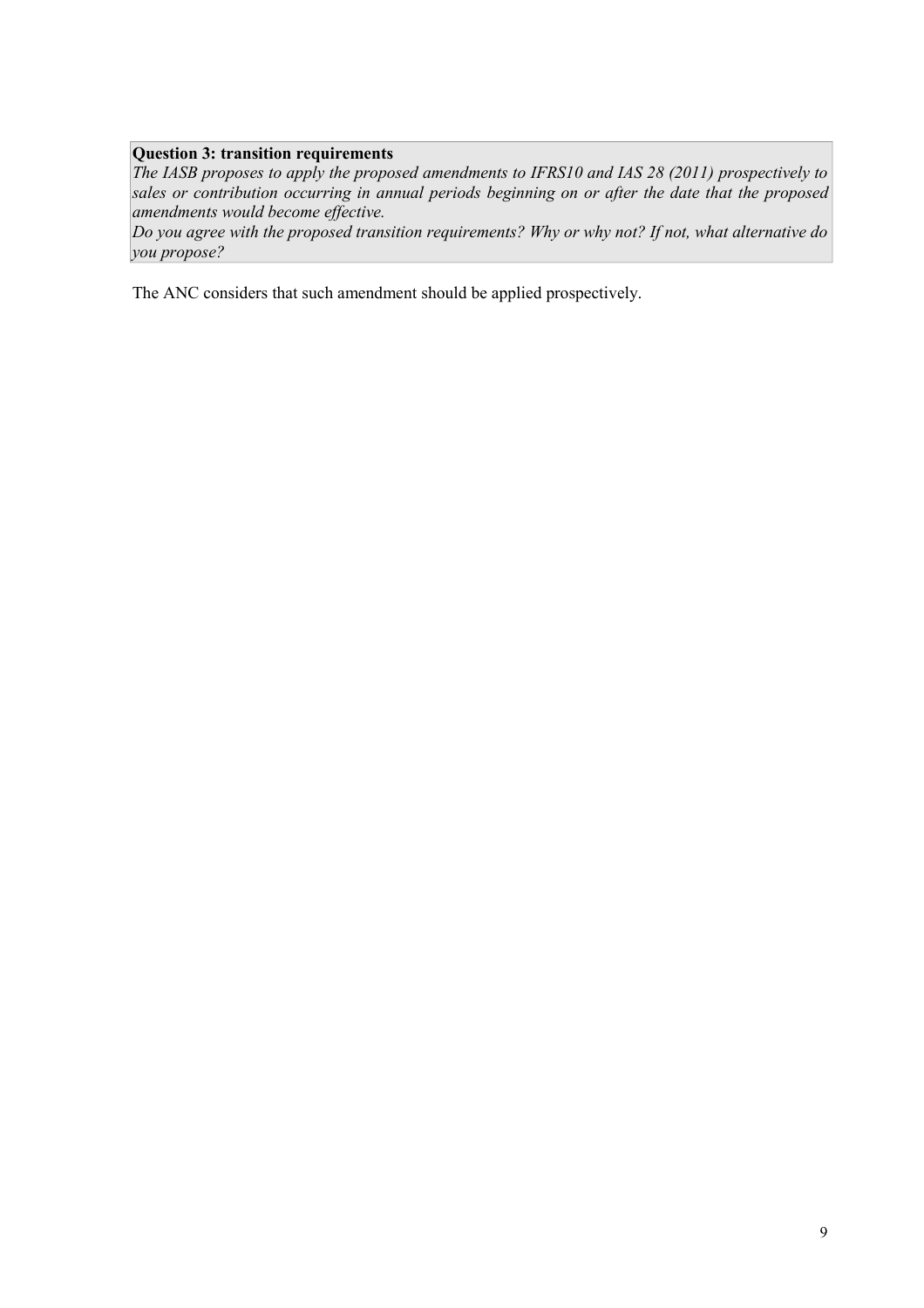### **Appendix I-3- ED/ 2012/7 Acquisition of an interest in a joint operation**

#### **Question 1: relevant principles**

*The IASB proposes to amend IFRS 11 and IFRS 1 so that a joint operator accounting for the acquisition of an interest in a joint operation in which the activity of the joint operation constitutes a business applies the relevant principles on business combinations accounting in IFRS3 and other Standards, and disclose the relevant information required by those Standards, and discloses the relevant information required by those Standards for business combinations.* 

*Do you agree with the proposed amendment? Why or why not? If not, what alternative do you propose?*

1. The ANC supports the objective of the IASB to address the diversity of practices that might arise as neither IFRS 11, nor IAS 31 which IFRS 11 replaced provide guidance on the accounting by a joint operator for the acquisition of an interest in a joint operation.

2. The ANC is of the view that applying principles which have been developed in IFRS 3 to the initial recognition of assets and liabilities of a joint operation which activity constitutes a business is not meaningless. In particular, the ANC is of the view that the recognition of goodwill is relevant in such a case.

3. However, at this stage, the ANC has not been able to perform a comprehensive analysis of all the potential consequences of the proposed amendment for acquisition of an interest in a joint operation. Indeed, the proposed amendment would imply different accounting treatments for the acquisition of an interest depending on whether the joint arrangement has been considered as a joint venture or a joint operation.

Making the assessment about whether a joint arrangement is a joint operation or a joint venture implies a high degree of judgment. The ANC understands that the IASB is aware of this difficulty as educational material to assist those making the judgements required is in the process of being developed.

4. Moreover, the ANC stresses that the ED only addresses one side of the transaction and that it appears necessary to deal with the other side:

- Formation of a joint operation often involves joint operators contributing their own business to the joint operation;
- No guidance is provided within IFRSs for the loss of control over a business that is contributed to a joint operation in exchange for an interest in that joint operation. As already mentioned in our response to ED/2012/6 the ANC notes that B34 of IFRS 11 indicates that : "*When an entity enters into a transaction with a joint operation in which it is a joint operator, such as a sale or contribution of assets, it is conducting the transaction with the other parties to the joint operation and, as such, the joint operator shall recognise gains and losses resulting from such a transaction only to the extent of the other parties' interests in the joint operation.*" As a result, the inconsistency that the board is dealing with in ED 2012/6 between IAS 28 and IFRS 10 also exists between IFRS 11 and IFRS 10 and is not addressed.
- The ANC considers that it is difficult to apprehend the accounting for acquisition of an interest in a joint operation to the extent that no guidance is provided for the sales or contribution of assets to the joint operation made in exchange.